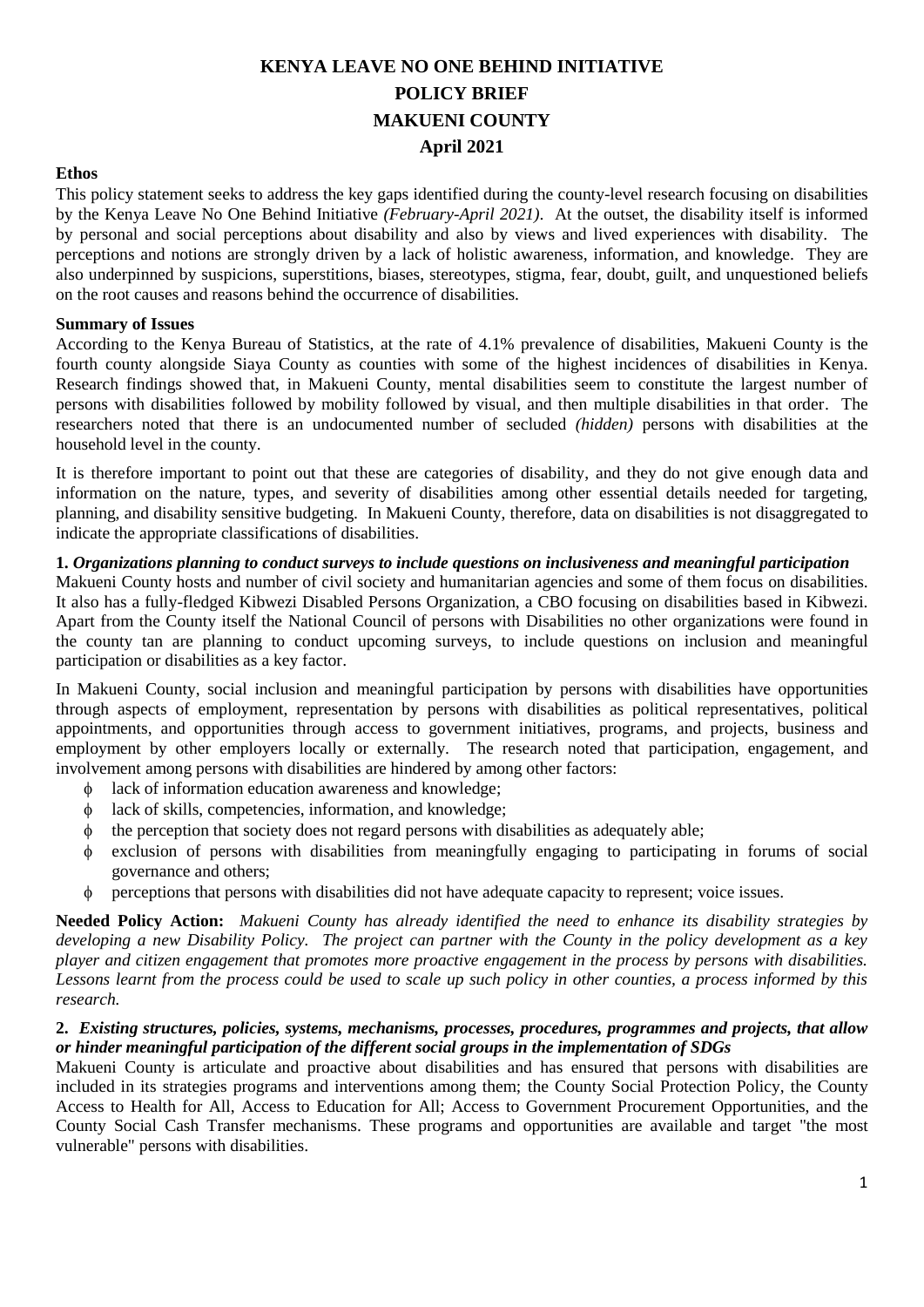Part of the existing programs has been through ensuring inclusion in employment, business, support, and self-help groups. There is also a representation of persons with disabilities in the County Assembly, and some notable persons with disabilities are often invited to attend County forums of one type or another. The research found that some of the representatives of persons with disabilities do not have adequate information and knowledge about SDGs, human rights, and concepts of social inclusion, citizen engagement, and participation, budget formulation, tracking, and reporting, as well as the Voluntary National Review mechanisms.

In addition, representatives of the person with disabilities lack information on mechanisms processes and procedures and skill how to engage in Voluntary National Review mechanisms This renders representatives of persons with disabilities to be without knowledge and competencies on how to use these aspects as frameworks for appropriately presenting issues on disability and to influence policy, targeting planning, budgeting, monitoring, and reporting. This is an aspect of capacity building among the persons with disabilities in Makueni County. Other hindrances identified include but are not exclusive to:

- inadequate mechanisms, and systems for assessment, identification, classification of disabilities;
- inadequate coverage in the issuing of registration cards to persons with disability;
- centralized system for issuing registration cards faltered by bureaucratic processes and procedures;
- inadequate number of the required competent personnel to conduct a continuous assessment, identification, and classification of disabilities;
- limited access to services such as rehabilitation, and access to assistive devices and appliances;
- inadequate access to employment and business opportunities;
- $\phi$  expressed levels of nepotism corruption and unfair consideration of persons with disabilities for opportunities;

**Needed Action:** *The project can collaborate with key actors in the disability sector in the County among them Kibwezi Disabled Persons Organization, World Vision, AMREF, among others to strengthen capacities of relevant county departments on mechanisms that deliver assessment, identification, classification of disabilities; issuing of registration cards, enhanced access to services. The effort would further embrace the processes to increase the dissemination of Disability Mainstreaming, and disability sensitive approaches, enhanced awareness among persons with disabilities of their role in engaging, participating, and seeking avenues for inclusion in county planning budgeting, budget tracking, and other forums to voice their issues on access to services, protection, justice, and opportunities.* 

## **3.** *Voluntary National Review and Participation*

Persons with disabilities pointed out that they have inadequate information knowledge on Voluntary National Review and lack of awareness of opportunities, mechanisms, processes, and procedures and how to use them hindered their involvement, engagement, and meaningful participation in Voluntary National Review. Other factors hindering participation in Voluntary National Review include, but are not exclusive to:

- very few persons with disabilities have the means for movement to locations of meetings and forums to participate or and only very few can be reached on time to participate;
- low levels of education, awareness exposure, and knowledge on Voluntary National Review processes and issues among persons with disabilities;
- very low level of involvement locally, low representation and engagement hinders meaningful participation;
- inadequate resource means at the County government for facilitating added cost of inclusion of persons with disabilities in Voluntary National Review mechanisms, including the planning, monitoring, and budget formulation and reporting processes.

In this regard, existing county participation mechanisms for persons with disabilities in Voluntary National Review was inhibited by lack of information, inadequate mobility by persons with disabilities to forums and set locations to participate and inadequate resources for the county to facilitate the processes of engagement, involvement, and inclusion of persons with disabilities.

#### **4.** *Participation mechanisms for Persons with disabilities*

Even though Makueni County has mobilized many self-help and social support groups of persons with disabilities, several factors continue to inhibit citizen participation drawn from among them on important forums thus: -

- participation in Voluntary National Review, planning, and budgeting processes required movement (mobility/transport) to a defined location distanced from households and this is challenged by inadequate means for movement/transportation;
- $\phi$  the county did not have adequate means to provide transport of different categories of persons with disabilities from different localities to participate;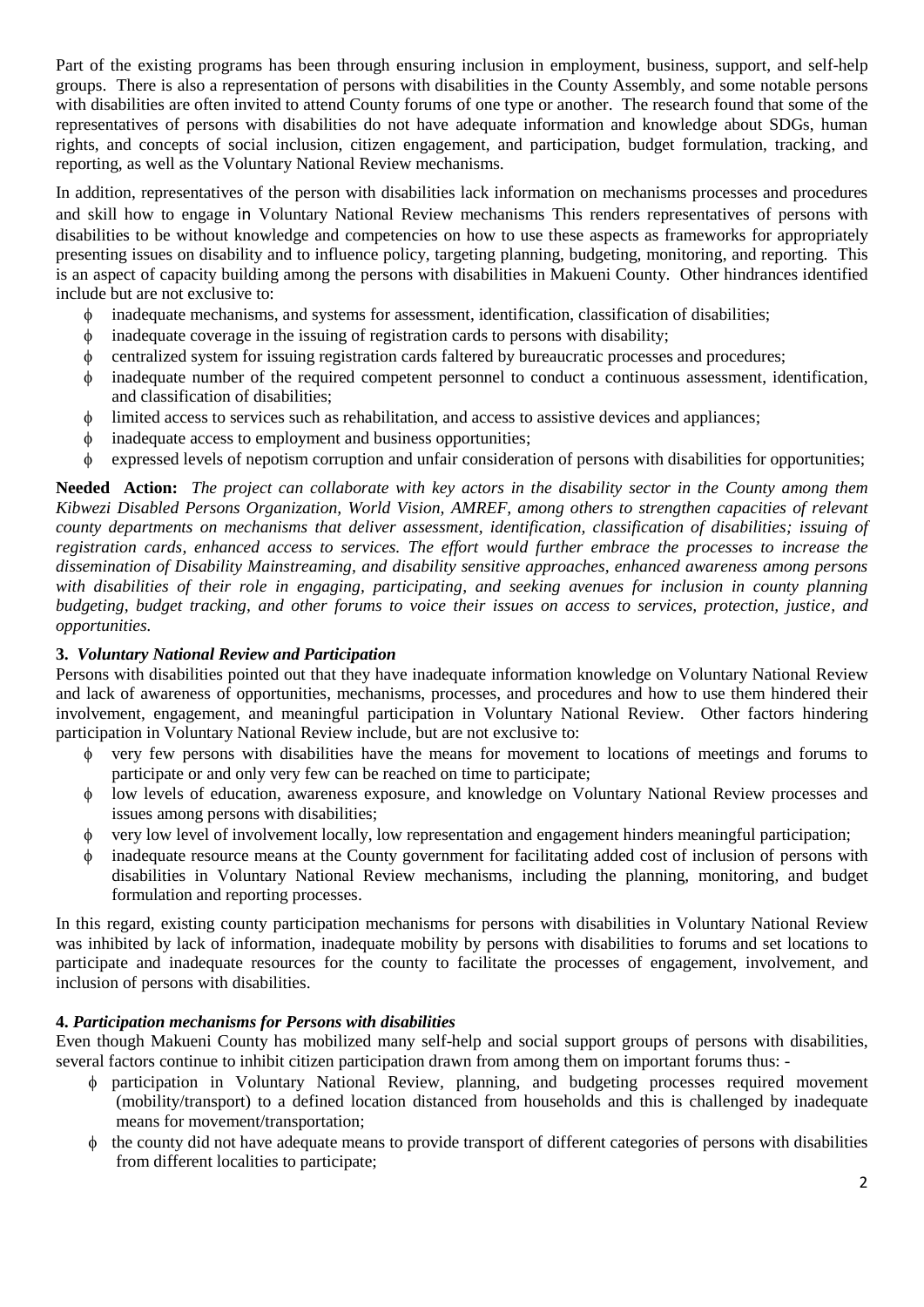- $\phi$  the majority of persons with disability are socially economically and politically in a position they cannot influence and inform policies, access to services, rights, and justice;
- groups of persons with disabilities and their leaders had inadequate capacities in aspects of how to prepare and present issues during mechanisms of Voluntary National Review planning and budget formulation;
- representatives drawn from among persons with disabilities were perceived to be unable to adequately voice issues in the existing framework by those planning and coordinating such mechanisms;
- $\phi$  key offices in the county perceived that it is costly to have to include and involve persons with disabilities for they have special needs that must be met e.g. providing means of transport and specific care during forums and processes and available budgets could not cover such costs;
- inadequate capacity among groups and organizations of persons with disabilities on how to prepare, to represent, present issues, etc.

# **5.** *Disability Sensitive targeting Planning and Budgeting*

In Makueni County disability sensitive targeting, planning, and budgeting is inhibited for lack of appropriately relevant data to use for identifying, prioritizing, and targeting disability needs, outcomes-based planning, and budgeting appropriately. The research study identified the following hindrances among others:

- priorities, plans, and budgets were not adequately based on disability sensitive baselines thus plans led to generalized service delivery;
- $\phi$  budgets on disability are reduced or cut back when there was a financial shortfall;
- budgets on disabilities tended to be small and with limited scope for lack of adequate data and information about disabilities;
- there was a general perception among county personnel and the general public that issues of disability were regarded perhaps as less important hence they were not given priority in budget allocation at the county.

# **6.** *Reporting and county budget formulation*

Makueni County's budget formulation did not adequately address the priority needs of persons with disabilities as planning. the County did not fully engage, include, and create adequately sensitive spaces and forums in locations where persons with disabilities could meaningfully participate in budget formulation, tracking, and reporting. Cursory reviews of some of the county initiatives on disabilities denote issuing of generalized assistive devices and appliances, some limited rehabilitation in two health facilities, in Wote and Kibwezi. Other aspects affecting budget formulation were thus: -

- reporting and budget formulation were not done on a regular continuing basis, and persons with disabilities were not informed ahead of time when next to engage and in budgeting and reporting processes;
- some county personnel had the perception that reporting and budget formulation have *"technical aspects"* and persons with disabilities were therefore assumed not to be able to grapple with such technicality for lack of education, information, and knowledge;
- reporting and budget formulation was not based on concrete data on the status of disabilities at household and individual level, but rather on Sub-county project level.
- due to distances, persons with disabilities could not be reached on time with information and for engagement as the county does not have capacities to launch an outreach program to enhance the reporting and budget formulation mechanisms close to where could engage and participate;
- County reporting and budget formulation mechanisms and processes did not have adequate resources of time, finances, and transport for outreach to localities more persons with disabilities could engage and participate;
- due to poverty, lack of income, and mobility challenges, they could not adequately attend forums meetings and engagement where reporting and county budget formulation were taking place;
- persons with disabilities could not therefore adequately influence budget formulation or provide feedback on budget plans and project implementation.

In this regard, there is a need for increased budgets, improved approaches to create mechanisms by which engagement, inclusion, and participation among persons with disabilities are promoted at the county level is improved. There is also a need to strengthen the capacities of persons with disabilities for their roles in representation, participation, presentation of issues, and influencing. The project can contribute to aspects of capacity strengthening among persons with disabilities, at the groups, associations, and organization level to improve their capacities in engagement, preparation for meaningful participation, as well as on how to represent, engage and present issues.

**Needed Action:** *The project can undertake advocacy and lobby towards improved and enhanced engagement, participation, inclusion, and involvement of persons with disabilities in processes focusing on disability-sensitive*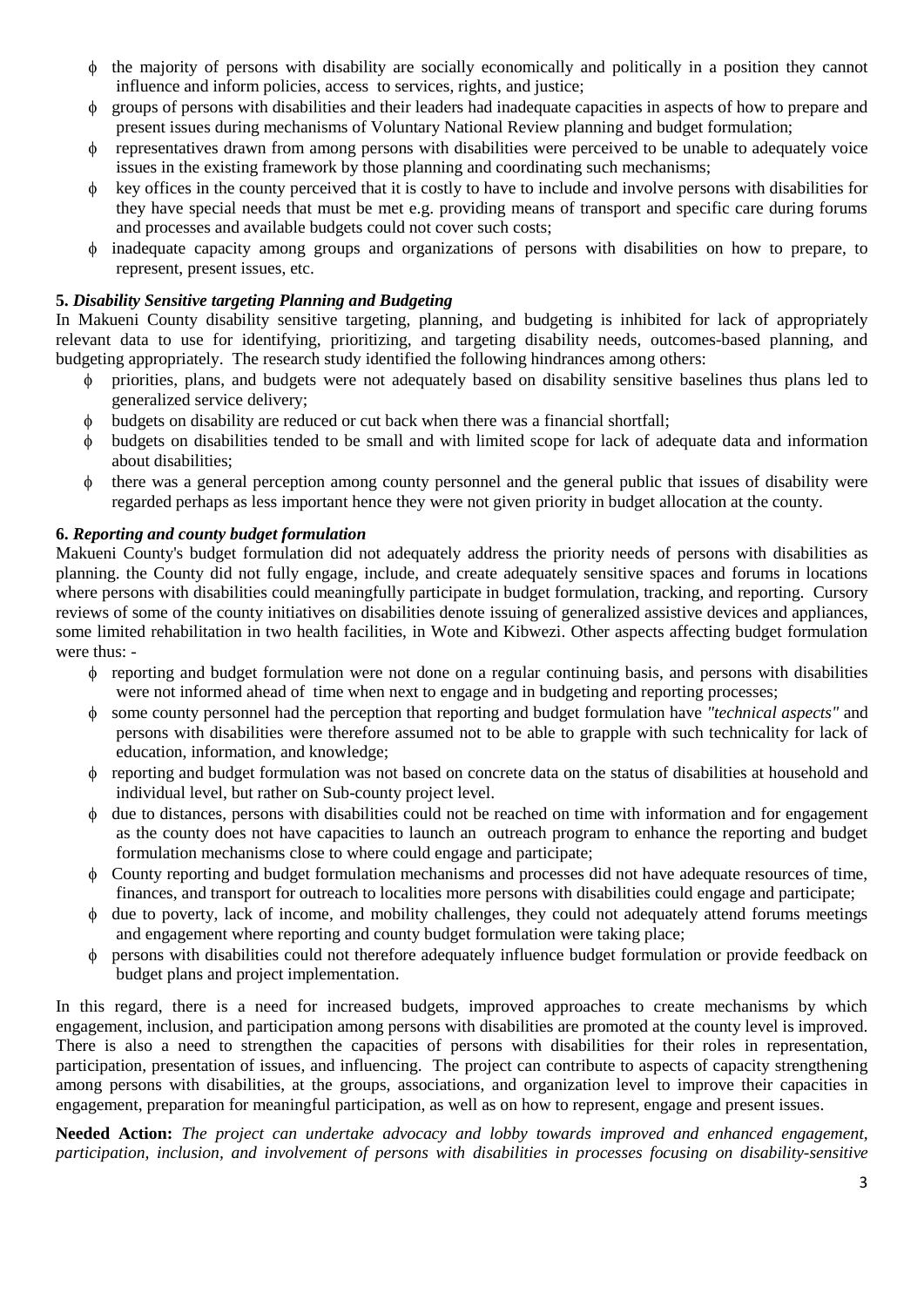*county planning, budgeting, and interventions at all levels. This should be guided by disability-specific disability disaggregated data, information, and priorities, that promote continuity in service delivery on disabilities with adequate need-based budgets.* 

## **7.** *Inequalities and intersectional disadvantages that lead to exclusion*

In the Kenya Census 2019, the Kenya National Bureau of Statistics provides advanced coverage on disabilities in that, six categories of disabilities up to the Sub-county level in each county have been documented. However, the current data on disabilities is not disaggregated adequately to highlight *in situ* inequalities, nature, types, and severity of disabilities and intersectional disadvantages. Makueni County has no immediate plans to address disaggregation of data or address the gaps in data yet even though it has identified this as a crucial need. Some other factors that drive inequalities and intersection disadvantages and exclusion include:

- budget constraints limit the scope of the county from dealing with data the disaggregation issue;
- lack of disaggregated data inhibits the county's ability to target, plan and budget specifically on disabilities at the household and individual need level;
- society in Makueni County is not open on intersectional exclusion associated with intersex and different sexually-oriented persons;
- inadequate documentation of secluded persons with disabilities at a household level among them persons with very severe types of disabilities, mental disabilities, intersex, pregnant and breastfeeding females with disabilities;
- inadequate data and evidence on abuse and sexual violation committed against a person with disabilities;
- inadequate knowledge and competence how to collect and preserve evidence in the case of abuse loss of rights and sexual violations among households with persons with disabilities, and in groups and organizations of persons with disabilities;
- inadequate access to protection, justice, and rights at the family level, society level and also in the justice systems (police, courts, and local public administrators) in particular for persons with mental disabilities, persons with visual, hearing, and speech disabilities;
- inhibited access to services caused by lack or poor infrastructure inhibiting mobility, high cost of transport, among persons with disabilities;
- inadequate awareness and knowledge about rights, and human rights among persons with disabilities;
- inadequate capacity among organizations at the county level that presses for justice and rights of persons with disabilities;
- inhibited access to services is inhibited due to a lack of registration cards for persons with disabilities.

In this connection, factors promoting inequalities require awareness building at individual, household, and among service providers, such as law enforcement, justice personnel, and local public administration.

**Needed Action:** *Aspects of intersectional inequalities are "silent" and community members, officials in county departments and national level, civil society, and faith-based entities prefer not to talk openly about the issues in this space. The project can support Makueni County in developing systematically analyzed data to profile and highlight interventions that address intersectional inequalities publicly. This will build on interventions for addressing intersectional inequalities targeting root causes of marginalization through awareness building and engage key county departments to enforce improved access rights, protection, and justice.* 

# **8.** *Planned county policies, strategies, and programmes that the project can influence at the drafting stage*

Makueni County government itself is proactive in addressing disabilities and has a County Social Protection Policy. In 2020, the county reviewed its Social Protection Policy and revealed that the County Social Protection Policy did not address the disabilities sector adequately.

Based on this the County government has drafted a specific policy on disabilities. A cursory review of the draft noted that not all aspects of the findings of the Leave No One Behind research have been addressed. The county is open to working with stashers and agencies with an interest in disabilities in the finalizing of the policy. This provides an opportunity for Kenya Leave No One Behind Initiative to engage in policymaking at the county level.

The National Council for Persons with Disabilities at the county level has put in place strategies to promote Disability Mainstreaming and Disability Sensitive Approaches beyond county departments, units, and institutions. In this regard, it hopes to begin community outreach at Sub-county and Ward level to disseminate these approaches. Facilitation of forums for such dissemination would be open for stakeholders and actors focusing on disabilities. The engagement at